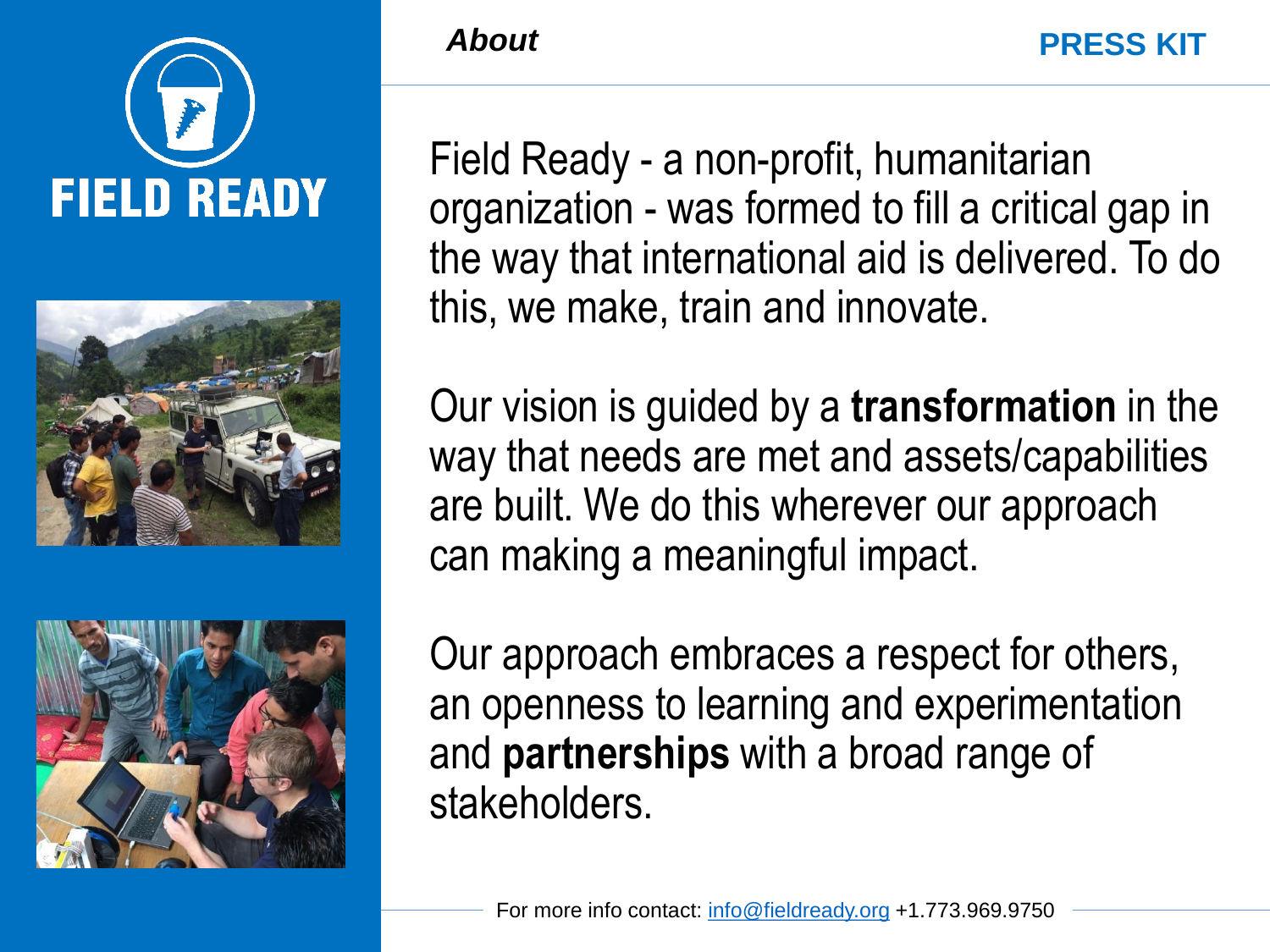![](_page_1_Picture_0.jpeg)

![](_page_1_Picture_1.jpeg)

![](_page_1_Picture_2.jpeg)

**PRESS KIT**

Field Ready is a US-based 501(c)(3) non-governmental, nonprofit organization that is pioneering ways to provide humanitarian relief and meet need by transforming logistics and ultimately how aid is provided.

Our vision is to meet humanitarian need by transforming logistics through technology, innovative design and engaging people in new ways. Field Ready brings manufacturing to challenging places. We train others to solve problems locally in areas such as health, water and sanitation. We use difference technologies (traditional, appropriate and exponential) to achieve our goals. We work worldwide in places such as Haiti, Nepal and Syria. We are scaling our approach wherever there is need.

The impact of this is dramatically improving efficiency in aid delivery by meeting needs that are at best only partially fulfilled at present cutting in part by cutting procurement costs and reducing transport and saving time.

For additional details, click [here](http://media.wix.com/ugd/84d105_93c9803b53b84b2c899fbf73a8db7b32.pdf).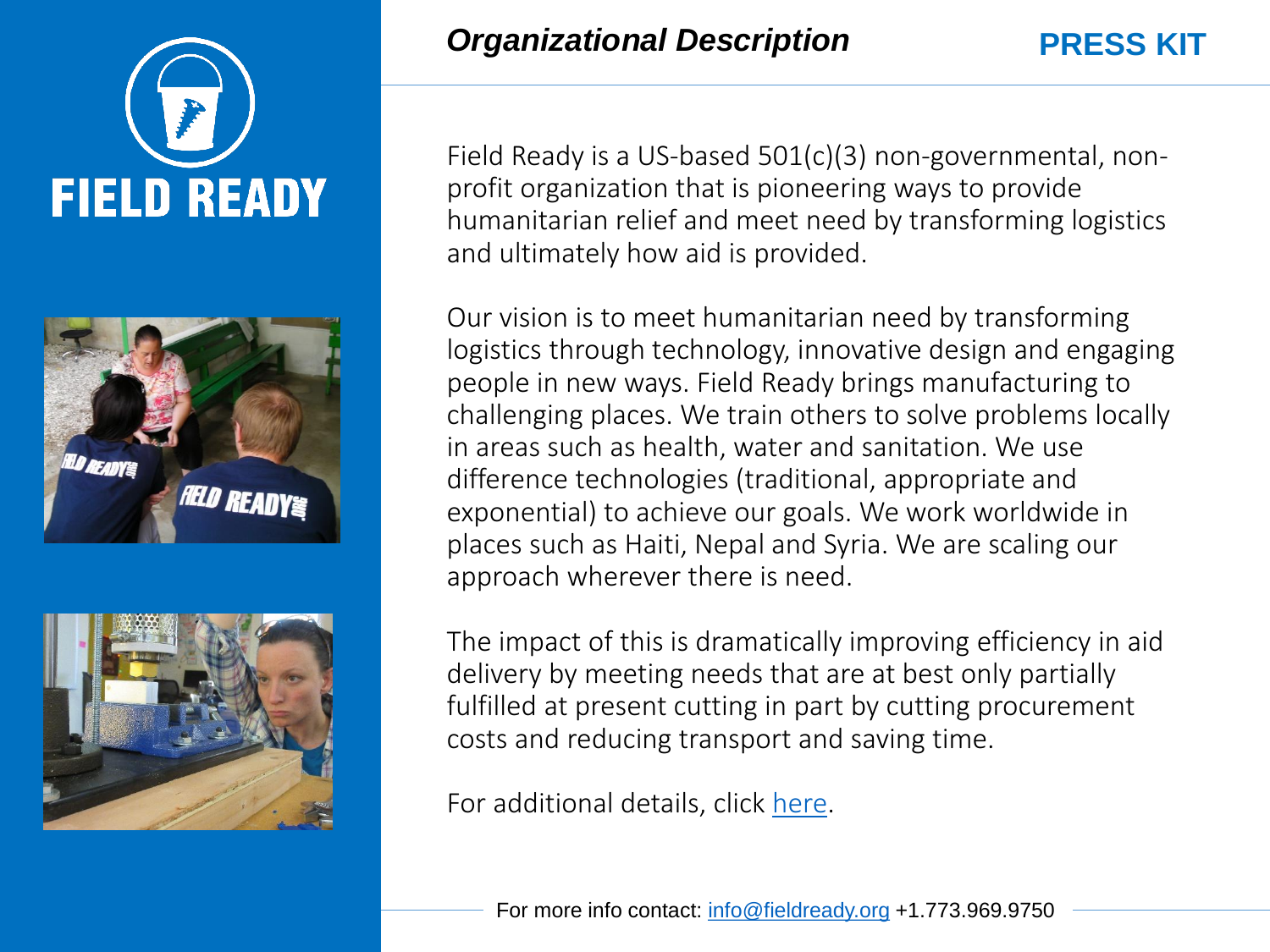![](_page_2_Picture_0.jpeg)

![](_page_2_Picture_1.jpeg)

![](_page_2_Picture_2.jpeg)

### *Impact*

#### **PRESS KIT**

# In the last year, Field Ready has:

![](_page_2_Picture_6.jpeg)

Made hundreds of relief and reconstruction items using techniques such as 3D printers, injection molds and specialty software

![](_page_2_Picture_8.jpeg)

Assisted thousands of disasteraffected people

![](_page_2_Picture_10.jpeg)

**Trained** hundreds of people in design, technology and humanitarian relief

![](_page_2_Picture_12.jpeg)

Presented our approach at numerous venues and conferences such as TEDx, Maker Faires and the World Humanitarian Summit

![](_page_2_Picture_14.jpeg)

Created an innovative approach that is being replicated in other countries and disaster zones

![](_page_2_Picture_16.jpeg)

Formed partnerships with a range of sector leaders including World Vision, UNICEF and the **FabFoundation**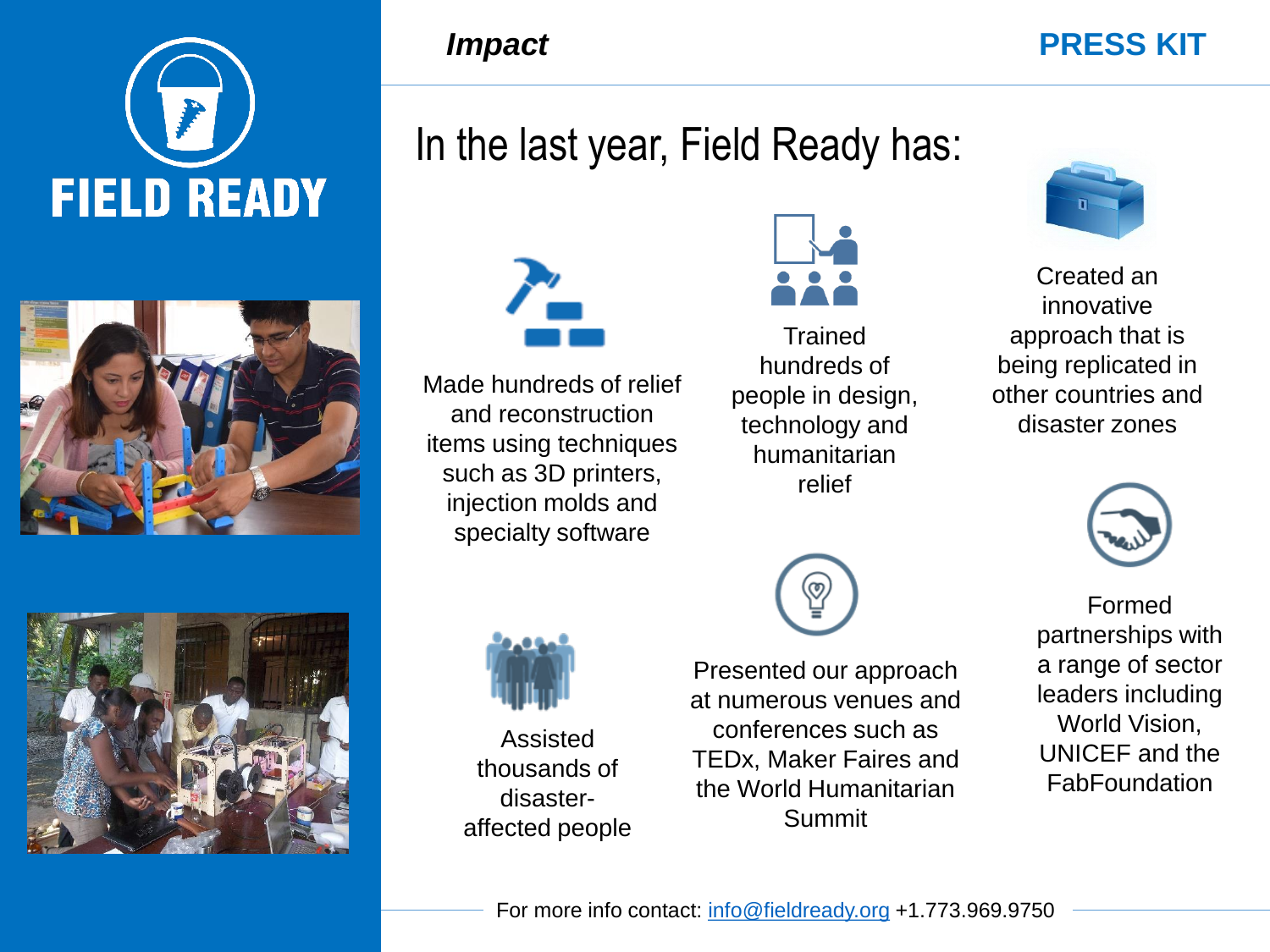![](_page_3_Picture_0.jpeg)

![](_page_3_Picture_1.jpeg)

*Buzz*

Field Ready has appeared in the following media outlets:

**FRANCE** 

FAST

**GMPANY** 

**PRESS KIT**

**ALJAZEERA** 

**THOMSON REUTERS** 

![](_page_3_Picture_4.jpeg)

![](_page_3_Picture_5.jpeg)

WIRBD

![](_page_3_Picture_6.jpeg)

sky NEWS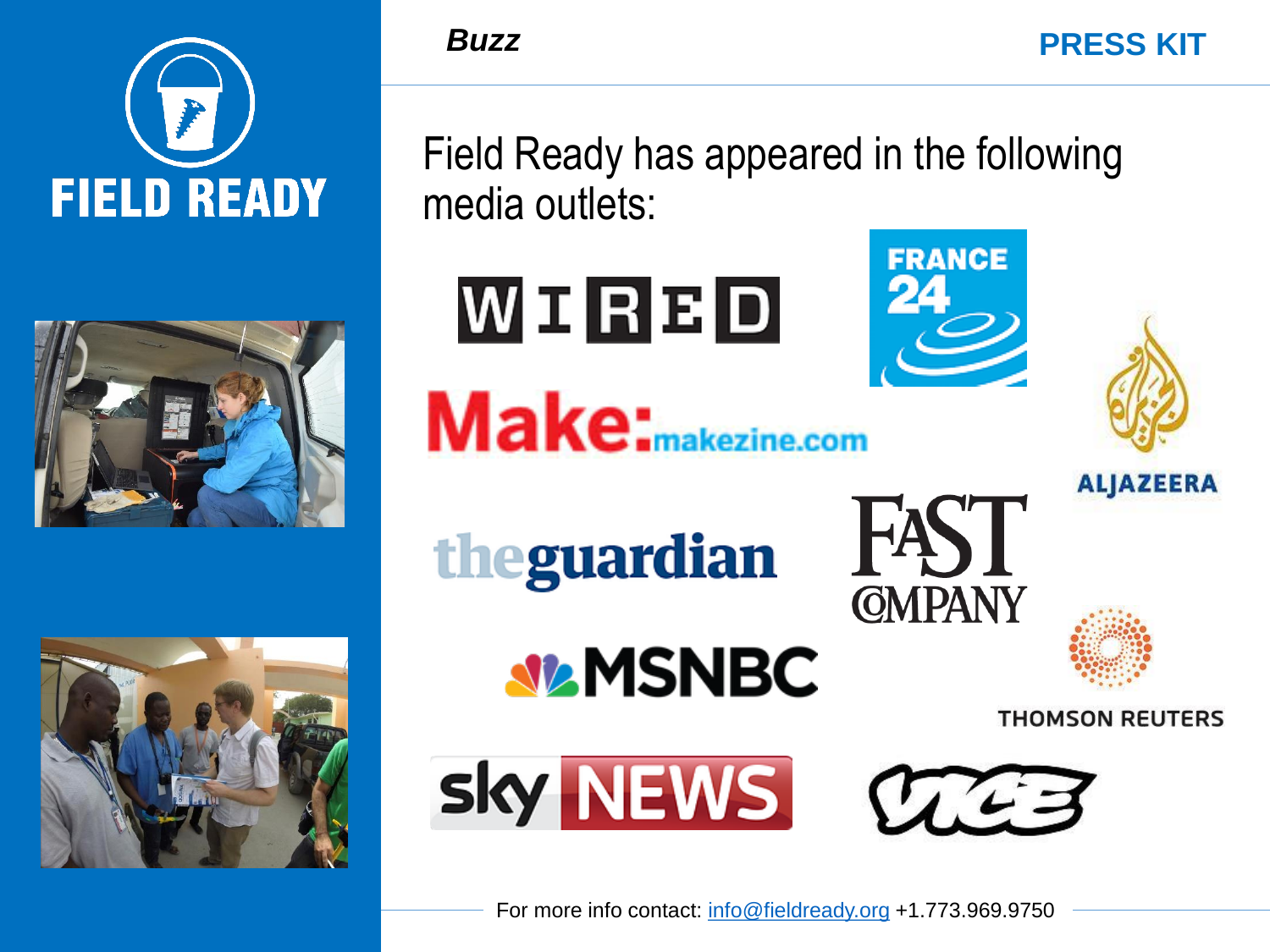![](_page_4_Picture_0.jpeg)

![](_page_4_Picture_1.jpeg)

![](_page_4_Picture_2.jpeg)

Field Ready is happy to help your organization positively share news about our work. We do ask that full attribution is given and that permission be granted for use of images.

## *Terms and conditions*:

Reproduction or redistribution of the Field Ready Site Content or any portion of the Site Content is strictly prohibited without the prior written permission of Field Ready. Please contact Field Ready to request images and/or permission to publish or quote.

Our logo captures the practical, tangible aspect of our work. The blue color symbolizes trust, stability, confidence and wisdom. White is a universal color, symbolizing neutrality and pacifism. The bucket and screw are essential, life-saving tools. The circle represents humanity and unity.